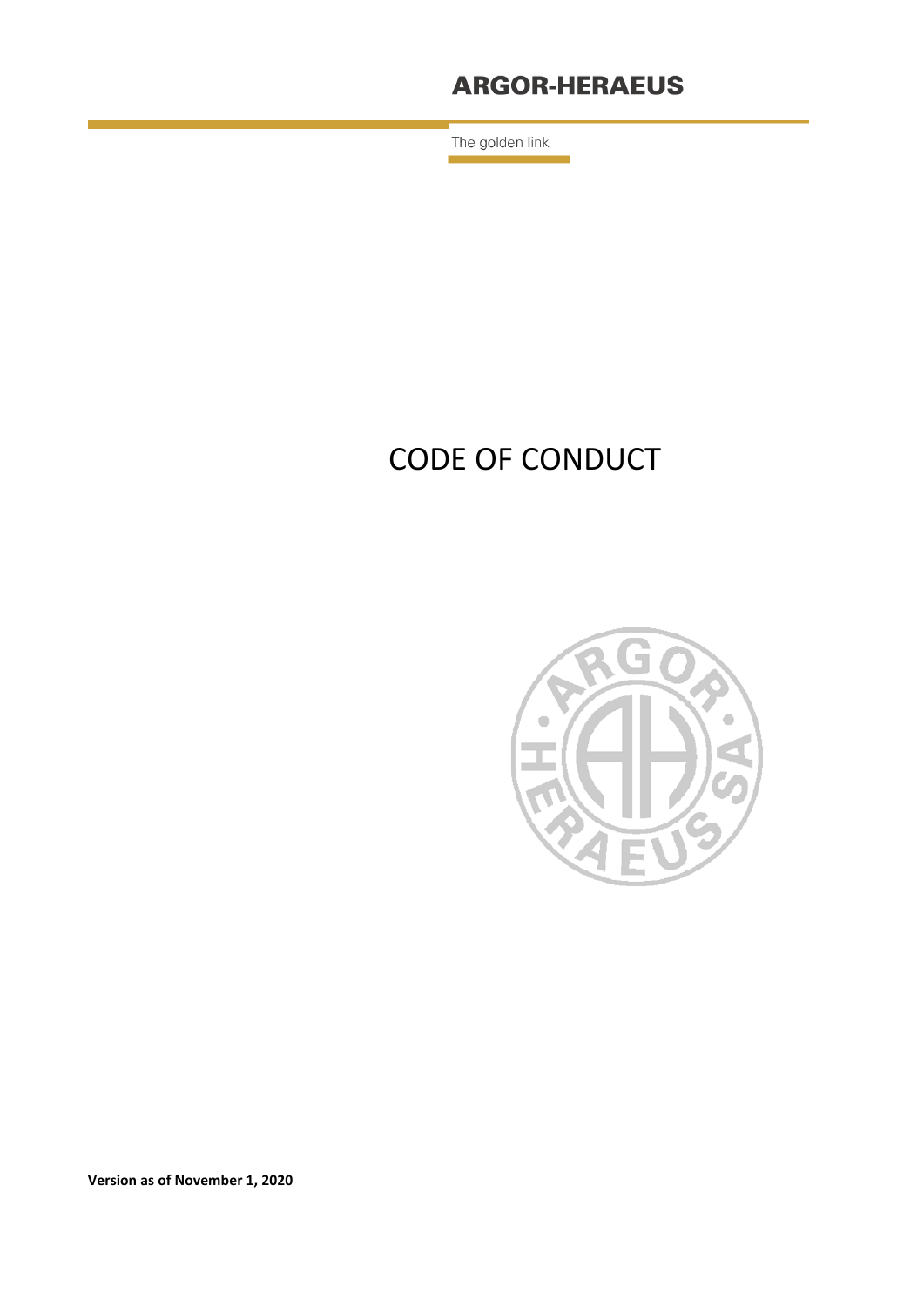#### **1. Preamble**

As an international company with a long tradition, ARGOR-HERAEUS SA has an outstanding name and reputation worldwide. We are part of the Heraeus Group ("Heraeus"), a highly-respected, family-owned international company that enjoys an excellent reputation throughout the world. The operational framework in which we work is described in this Code of Conduct ("Code"), which is an integral part of our responsibility-conscious management structure. This Code applies to the employees, officers and directors ("Employees") of all Heraeus organizations worldwide, except where this Code of Conduct expressly refers to ARGOR-HERAEUS. Compliance with the principles described in this Code ensures and preserves our long-term business success.

Furthermore, compliance with all binding statutory requirements at national and international level, with the Universal Declaration of Human Rights and with the regulations of the organizations of which Heraeus is a member, forms the basis of all corporate and business activities at Heraeus.

It is the Employees' responsibility to know and understand the laws and internal rules applicable to their job responsibilities, to comply with the letter and spirit of these laws and rules and to perform their activities in an ethical manner. Furthermore, Heraeus expects its Employees to critically examine if their behavior could be considered as unethical or harmful to the reputation of Heraeus.

Failure to comply with this Code will not be tolerated and may result in appropriate disciplinary action by the employer.

# **2. Ensuring fair competition**

Heraeus expects its Employees to comply with the applicable laws for the protection of fair and open competition. The applicable statutory provisions generally prohibit agreements with competitors on prices and conditions, agreements with competitors for the purpose of market or customer allocation, concerted actions with competitors with respect to prices, conditions, markets or customers, as well as unfair practices. As a general rule, the exchange of sensitive market information, in particular strategic information, with competitors is also prohibited.

#### **3. The fight against corruption**

Heraeus is convinced of the quality of its products and services and of the performance and skills of its Employees. Heraeus strictly prohibits all forms of direct or indirect bribery of business partners and public officers. Consultants and distributors must not be taken advantage of for granting undue favors to business partners or public officers.

The Guideline for the Prevention of Bribery in Commercial Transactions and the Guideline for the Conclusion of Consultancy and Distribution Agreements contain principles for the granting of business courtesies and the conclusion of consultancy and distribution agreements which all Employees must observe. Heraeus Medical Employees must observe supplementary rules when dealing with doctors and hospitals which are laid down in the Heraeus Medical Code of Conduct.

Employees of Heraeus are prohibited from demanding or receiving business courtesies or from accepting the promise of such business courtesies as consideration for the purchase of products or services. The Guideline for the Procurement of Products and Services of Heraeus contains rules of conduct for the acceptance of business courtesies from business partners

#### **4. The fight against money laundering and terrorism financing**

Compliance with the national and international provisions on the prevention of money laundering and terrorism financing and the responsible handling of precious metals throughout the entire supply chain (up- and downstream) are of high importance for Heraeus.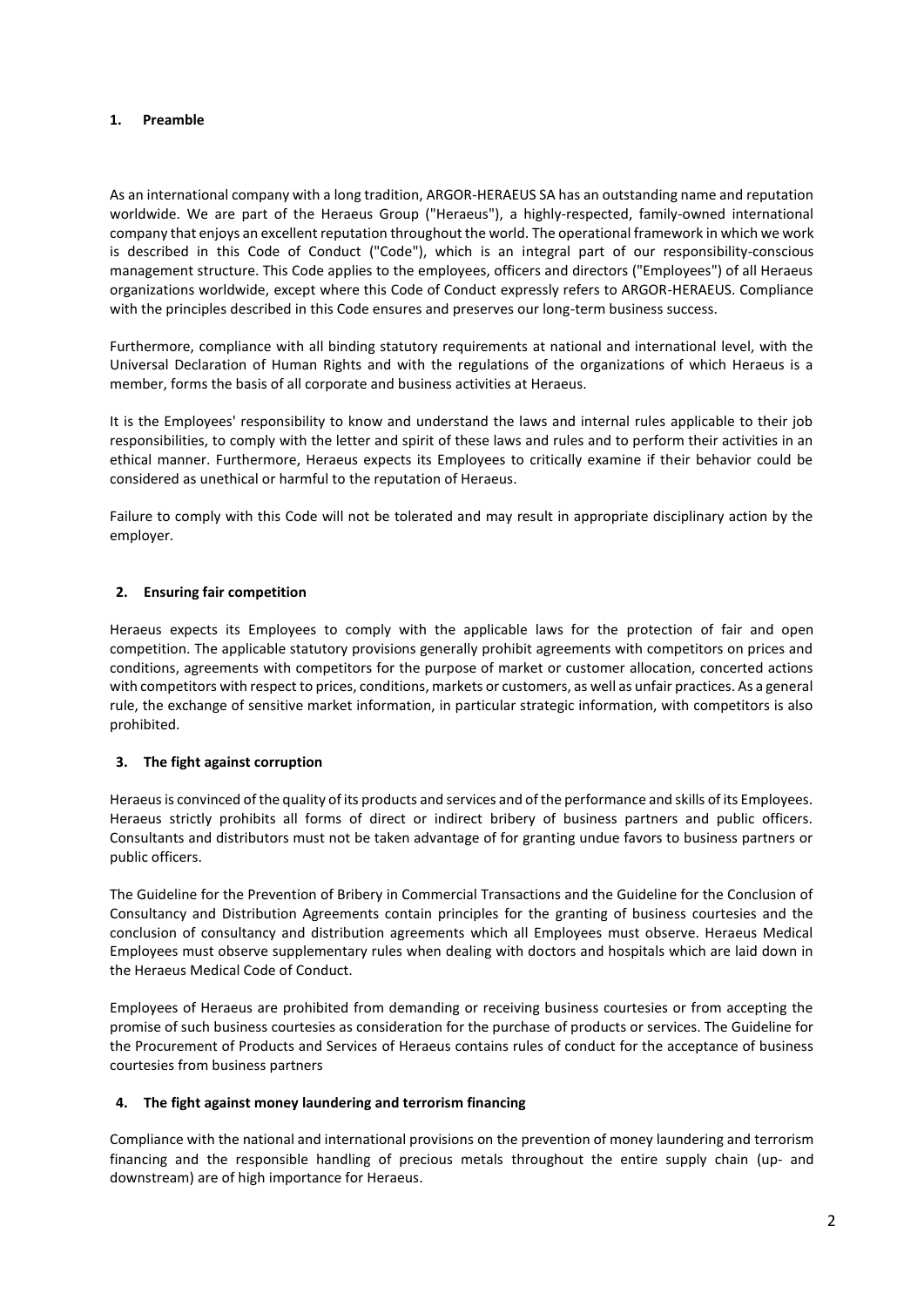Heraeus is determined to prevent itself from being exploited for illegal purposes, in particular for money laundering, criminal tax evasion or any other fiscal offenses. Heraeus has established adequate standards and processes to reduce the risk of exploitation for illegal purposes and to provide appropriate training and support to its Employees.

ARGOR-HERAEUS SA has issued the "Internal Regulation for combatting money laundering and terrorist financing and compliance with precious metals control legislation, the LBMA Responsible Gold and Silver Guidance, the LPPM Responsible Platinum and Palladium Guidance and the RJC requirements regarding Code of Practice and Chain of Custody", in order to set standards for the selection and monitoring of customers and sustainable sourcing and to guarantee compliance with the Swiss anti-money laundering and precious metals legislation and the relevant regulationsissued by the Responsible Jewellery Council (RJC), the London Bullion Market Association (LBMA) and London Platinum and Palladium Market (LPPM).

ARGOR-HERAEUS SA is a member of the Association Suisse des Fabricants et Commerçants de Métaux Précieux (ASFCMP), the RJC, LBMA, LPPM, SBGA and other associations in the sector and is rendering actively support of these organizations within the development of industry-specific policies for combatting money laundering and terrorist financing as well as for the responsible supply and handling of precious metals.

ARGOR-HERAEUS SA is continuously committed to a strict compliance based on "Best Practices", especially with regard to the opening and maintenance of business relationships. It follows a risk assessed "Know Your Customer"- and "Know Your Customer's Customer"-business policy, if appropriate. In addition, ARGOR-HERAEUS SA is in a constant dialogue with all involved stakeholders, including Non-Governmental Organizations (NGOs).

# **5. Avoidance of Conflicts of Interest**

All Employees have an obligation to act in the best interests of Heraeus. Employees should avoid any activity, interest, or association outside of Heraeus that could impair their ability to perform work objectively and effectively or that could give the appearance of interfering with their responsibilities performed on behalf of Heraeus or its clients. Employees must reveal existing or potential conflicts of interest to their supervisors, the relevant HR department or the responsible Compliance Officer.

Secondary employment at companies of competitors, customers or suppliers, as well as financial investments in such companies which exceed a limit of one percent (1%) are subject to the express written consent of the Group Management Board. Financial investments (greater than 1%) by close family members must be notified to the Group Management Board.

Favoritism to specific business partners undertaken for the furtherance of private interests, in particular favoritism to family members, is prohibited. Even the appearance of favoritism for the furtherance of private interests must be avoided.

#### **6. Compliance with the Basic Principles of National and International Trade**

Heraeus adheres to all national, multinational and supranational foreign trade regulations. All Employees are obligated to adhere in particular to the applicable export and import prohibitions, official approval requirements as well as the applicable duty and tax requirements.

#### **7. Human rights**

Heraeus guarantees the observance of universally recognized human rights. ARGOR-HERAEUS SA has issued a Human Rights Policy which supplements this Code.

Heraeus also expects its suppliers to ensure safe and fair working conditions. Suppliers are selected and monitored in accordance with the provisions of the Heraeus Sustainable Sourcing Guideline.

Heraeus is committed to protecting its Employees and to creating and maintaining a safe and attractive work environment for its Employees. Heraeus seeks to provide fair remuneration and reasonable working hours to its Employees in each country, and reject all forms of forced labor and child labor.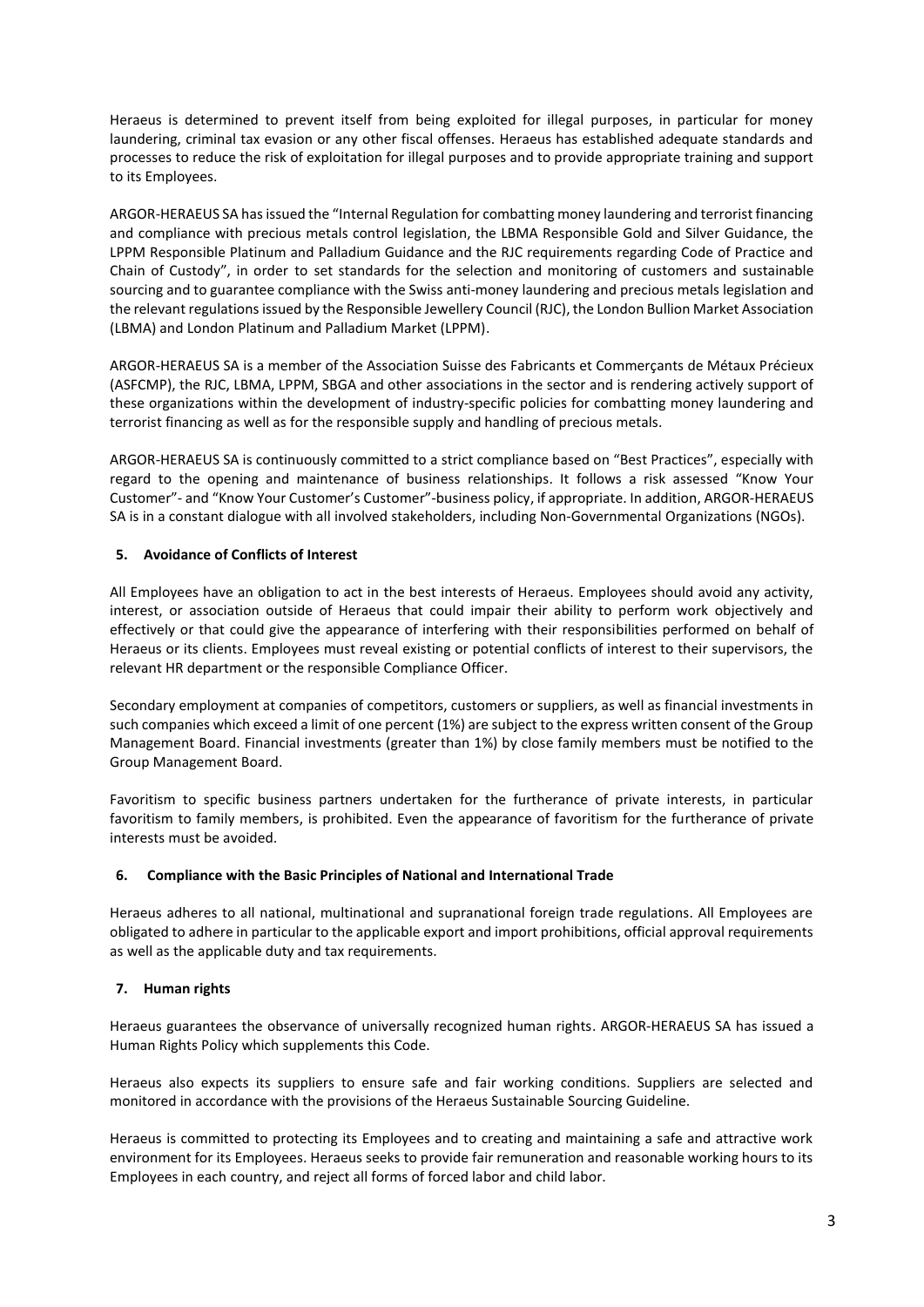ARGOR-HERAEUS reasonably ensures that gold, silver, platinum and palladium contained in the products manufactured by the ARGOR-HERAEUS group do not directly or indirectly finance or benefit armed groups that are perpetrators of serious human right abuses.. ARGOR-HERAEUS exercises due diligence with respect to determining the source and chain of custody of these minerals and makes its due diligence measures available to customers upon request.

# **8. Creating and Maintaining Safe Working Conditions**

Heraeus seeks to preserve and promote the health of its Employees and therefore aims at maintaining a high level of occupational safety at all Heraeus production locations. Heraeus expects its Employees, especially its executives, to be committed to ensuring occupational safety at all times.

# **9. Protection of Company Assets**

The commercial success of Heraeus is based on the innovative ability of its Employees and the knowledge acquired over many decades. Proprietary and confidential information generated and gathered in connection with our business operations is a valuable asset. All Employees are required to ensure that business or trade secrets of Heraeus and of its business partners do not become known outside of Heraeus. The unauthorized disclosure of business or trade secrets to third parties or their unauthorized use for personal purposes is not permitted.

Heraeus expects its Employees to treat the assets of Heraeus responsibly, and to make commercially sound business decisions on the basis of risk-benefit analyses. This also includes the careful verification of the integrity of Heraeus business partners and the private individuals who support the business partners' companies. Heraeus also places great value on the integrity of its Employees. Depending on the type of business and an Employee's work location or function, it may be necessary to review the Employee's financial situation and personal integrity.

All documents of Heraeus, including in particular financial reports, research reports (external use) and accounting documents and invoices (internal use), must reflect the relevant facts correctly and transparently.

Unless expressly otherwise provided in their employment agreement or authorized by a supervisor, Employees are not permitted to use business resources for personal purposes. In particular, Employees are not allowed to use Heraeus IT systems to view, store, or forward unlawful, offensive or other inappropriate pages or messages.

#### **10. Environmental and Product Safety; Use of Natural Resources**

Heraeus' activities are based on compliance with the applicable regulatory requirements for environmental protection and workplace safety. Heraeus has established processes and standards for ensuring legal compliance as part of its responsibility management.

Heraeus is committed to a respectful treatment of the resources of nature. With its innovative products for environmental protection, Heraeus makes an important contribution to the long-term protection of the foundation of human life. Heraeus regularly publishes Sustainability Reports on the achieved sustainable growth.

Heraeus places the highest requirements on the quality and safety of its products over their entire lifecycle.

#### **11. Prevention of Discrimination**

Heraeus expects its Employees to respect different outlooks on life and cultural or country-specific characteristics when dealing with other Employees (including former Employees), applicants and business partners. Heraeus strives to provide a workplace and a working environment in which discrimination and sexual harassment are not tolerated, and where everyone has an equal opportunity to work, advance, and contribute to our success. Heraeus selects, develops, promotes and compensates Employees, including former Employees, applicants and business partners based on objective and comprehensible criteria, without distinction or discrimination on account of age, color, national origin, race, religion, gender, physical or mental disability, or any other legally protected personal characteristic.